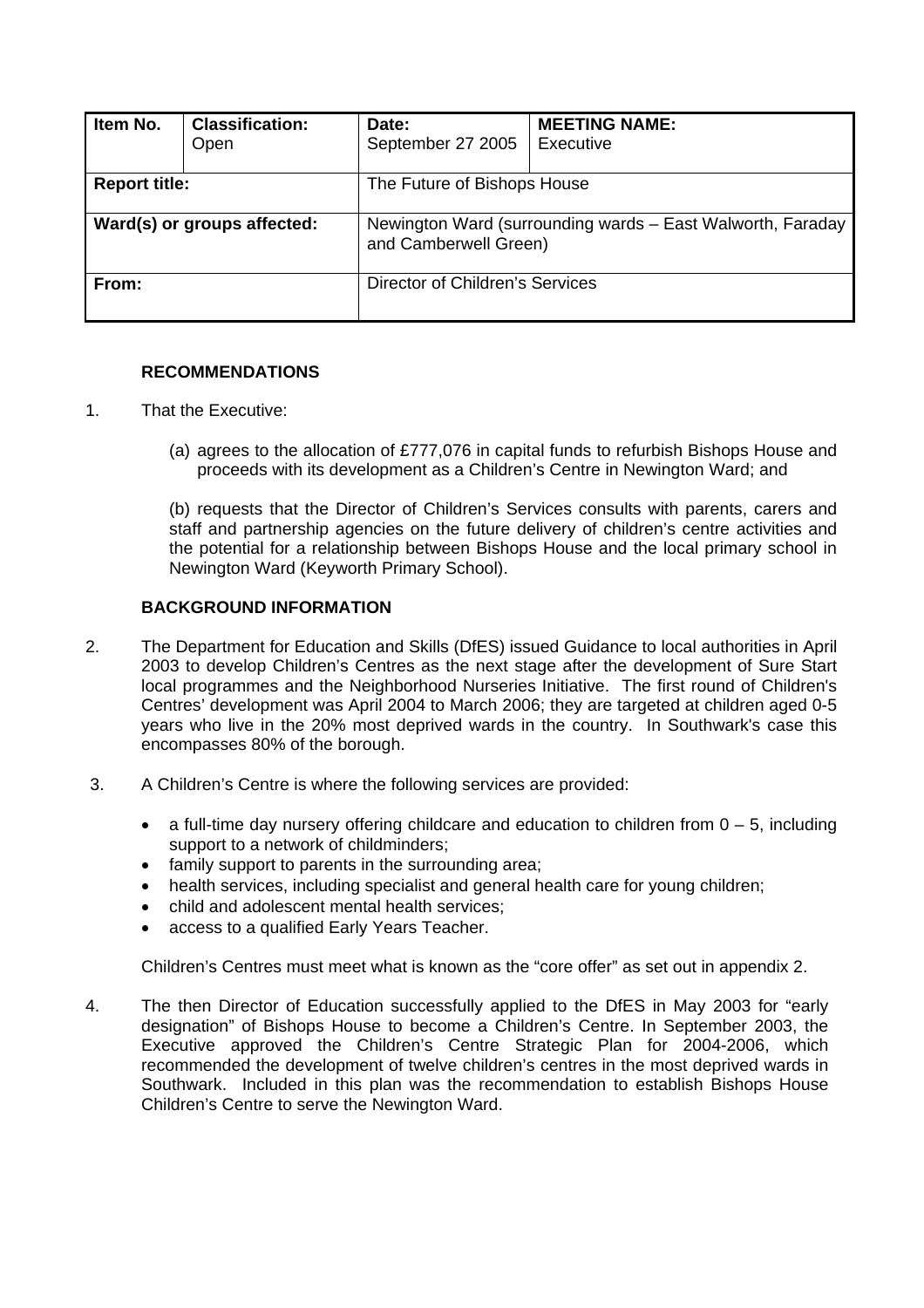- 5. Bishops House Children's Centre is a grade 2 Victorian listed building (the old Bishop of Southwark's House); it is a four-storey building, with extensive gardens to the rear. It is situated to the north of the Borough on the border of Lambeth: the full address is 5 Kennington Park Place, Kennington, London SE11 4AS.
- 6. Bishops House Children's Centre, when fully operational, provides a wide range of flexible services to both children and families. These services are as follows:
	- 50 places for daycare and education, which can provide for 90 children aged  $0 5$ years when those attending part time are included;
	- play schemes at Easter and Summer for children aged 4 to 8 years old;
	- support to childminders who are caring for children with either special education or/and medical needs;
	- sessional play group for children  $3 5$  years who attend either 5 mornings or 5 afternoons, term time only;
	- sessions for children who have language or/and communication delay who are referred by Health Visitors or Speech and Language Therapists;
	- health promotion to the centre and community;
	- children with special education needs or/and medical needs are included within all the Centre groups;
	- supervised family contact service;
	- a Social Services Family Resource Team is based at the centre working with "children in need" and their families.

# **KEY ISSUES FOR CONSIDERATION**

#### **Bishops House Children's Centre Refurbishment and Development Programme**

- 7. In 2004, a property review of Bishops House Children's Centre was commissioned to ensure that the facility was able to provide a full range of children's centre services. This was carried out by Southwark Building Design Service in consultation with senior managers and the Education Property Section.
- 8. The property review identified that two refurbishment schemes were required to maintain Bishops House Children's Centre:
	- **internal reordering and refurbishment works.** Rearrangement of internal areas to provide additional workspace and parents' facilities, associated mechanical and electrical works, sanitary installations, provision of additional IT facilities, improved external signage, associated works in connection with the reception area.
	- **rewiring.** A survey of the electrical installation reported in July 2001 that the circuitry, which is estimated to be 50 years old, was in very poor condition and the general installation was unsatisfactory.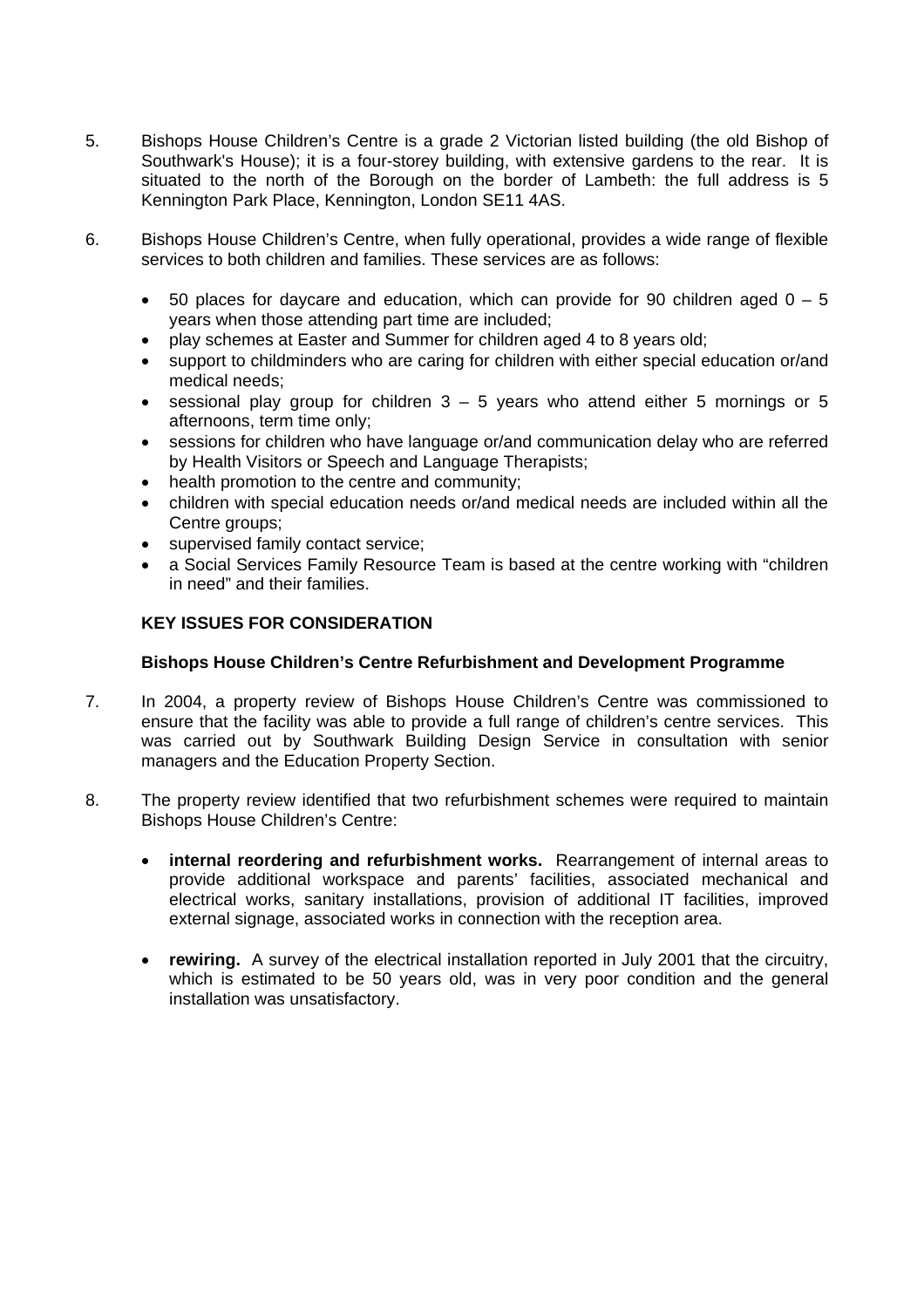- 9. As Bishops House is a grade 2 listed, Queen Anne style building, built in 1895, it is not viable to convert the facilities to meet the requirements of the Disabilities Discrimination Act; therefore Southwark Building Designed Service were also commissioned to undertake a feasibility study to build a training facility with disabled access in the grounds of the Children's Centre. Unfortunately, the funds allocated from the 2004-06 capital allocations for children's centres for the building of the training facility are no longer available from the phase 1 children's centre funds, as the time required to obtain planning permission for a listed building site would take us beyond the deadline for obtaining approval for funding from the DfES. However, consideration for developing the training facility could be included in a later phase of children's centre funding. Alternatively, it might be possible to develop a facility with disabled access through a partnership with the local primary school (Keyworth Primary School).
- 10. The original budget for the programme of works was £483,250. However following the development of the design and specification of the works, including the requirements of English Heritage, the pre-tender estimated cost rose to £777,076; appendix 3 is a breakdown of the cost. The additional allocation which would be required from Education capital fund if the works are to proceed is therefore £293,826.
- 11. Since January 2005, plans have been progressively put in place to temporarily close Bishops House whilst the refurbishment was carried out, including taking no new admissions and relocating the children to alternative early years provision. Once the increase in estimated costs was known, the intended programme of works was suspended to allow time for the Executive to consider the additional cost and the future of Bishops House and to assess whether it was better to proceed on an alternative site.

#### **OPTIONS FOR THE FUTURE OF BISHOPS HOUSE CHILDREN'S CENTRE**

- 12. The Executive is asked to review the options for the future development of Bishops House Children's Centres and to allocate funding if appropriate.
- 13. **Option 1:** to proceed with the refurbishment and rewiring of Bishops House Children's Centre as originally planned.
- 14. This involves continuing with the original plan to develop Bishops House Children's Centre as a phase 1 project (2004-6) and investing £777,076 in the refurbishment and rewiring of the facilities. This would require an additional allocation of £293,826 from the Education Capital Programme. The use of children's centre funding would require a commitment to maintaining Bishops House as a children's centre for at least 10 years, or part of the funding may be reclaimed by the DfES.

#### **Benefits:**

- To build on the success of Bishops House Children's Centre for providing a range of high quality services
- Bishops House has extensive outdoor play space which would be difficult to replace elsewhere
- The continuation of 90 place nursery in the Newington Ward, serving children aged  $0 5$ and other services such as the supervised contact centre
- Bishops House is already approved as a children's centre by the DfES Sure Start Unit
- The original works have been tendered for and therefore should be able to be delivered within a relatively short time scale. The building is empty and ready for refurbishment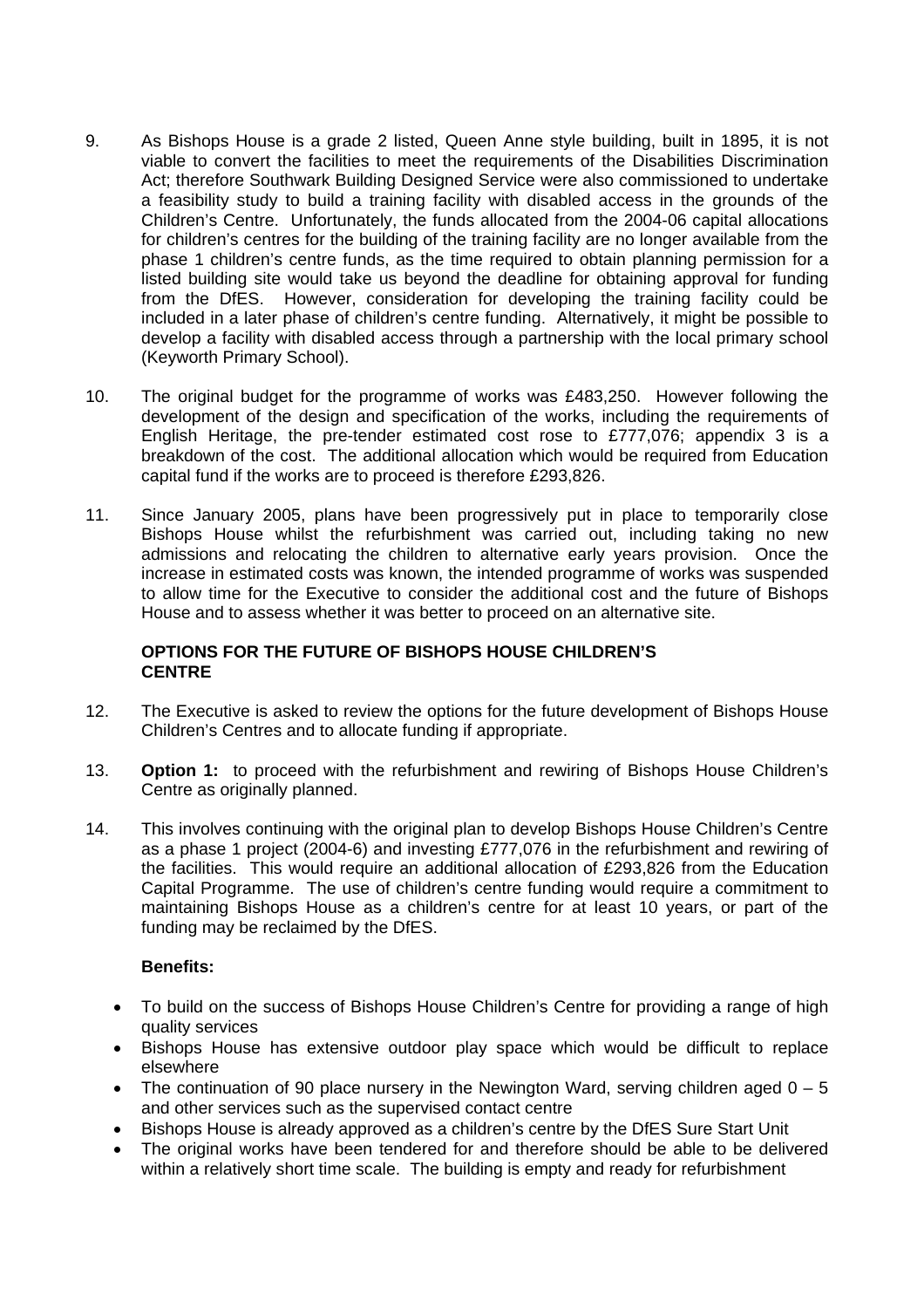# **Risks:**

- Diverting capital funding from other educational projects
- The facilities do not meet the requirements of the Disabilities Discrimination Act and therefore other arrangements will need to be made, in partnership with other Council services, to ensure services are available for disabled customers
- 15. **Option 2:** to undertake the minimum refurbishment and rewiring of Bishops House Children's Centre required to enable the building to re-open with the possibility of reviewing the long-term use of the facility.
- 16. This involves continuing with the original programme of works with a longer term view to developing the facilities as an alternative place for children's activities, such as a health centre or a family resource centre. This would require the investment in the refurbishment and rewiring of the building to a minimum cost which does not include phase 1, children's centre funding (£80,000). This is estimated to be £697,000.

# **Benefits:**

- The continuation of 90 place nursery in the Newington Ward, serving children aged  $0 5$ , until alternative nursery facilities are available
- Bishops House remains a resource for children and families in the Newington Ward
- The works should be able to be delivered within a relatively short time scale

# **Risks:**

- Failing to maximise the potential use of round 1 children's centre funding
- Diverting capital funding from other educational projects
- Difficulty in establishing the nursery as a viable business without long term security (e.g. recruiting staff)
- Savings are relatively minor and from external grant, therefore of no net benefit to the Council
- Parents may not choose to send their children to a nursery if they cannot complete the full four/five years of their education and care provision
- Uncertainty over the development an alternative use
- 17. **Option 3:** To close Bishops House Children's Centre and to focus the resources on developing a purpose built children's centre elsewhere in the Newington area.
- 18. Plans for this are at a very early stage and a feasibility study has not been carried out. It is estimated that it would take between 2 and 3 years to develop a children's centre at an alternative site in the Newington area. The most likely site for the development of a children's centre would be in partnership with Keyworth Primary School. To maximise the development of a children's centre at an alternative site may require the sale of Bishops House and the re-investment of the capital receipt. This option would require the provision of temporary nursery places while the project was progressed.

#### **Benefits:**

- To build a new purpose built children's centre facility that will be fully inclusive and cater for the needs of children and adults with disabilities
- To develop a children's centre in partnership with and under the governance of a local primary school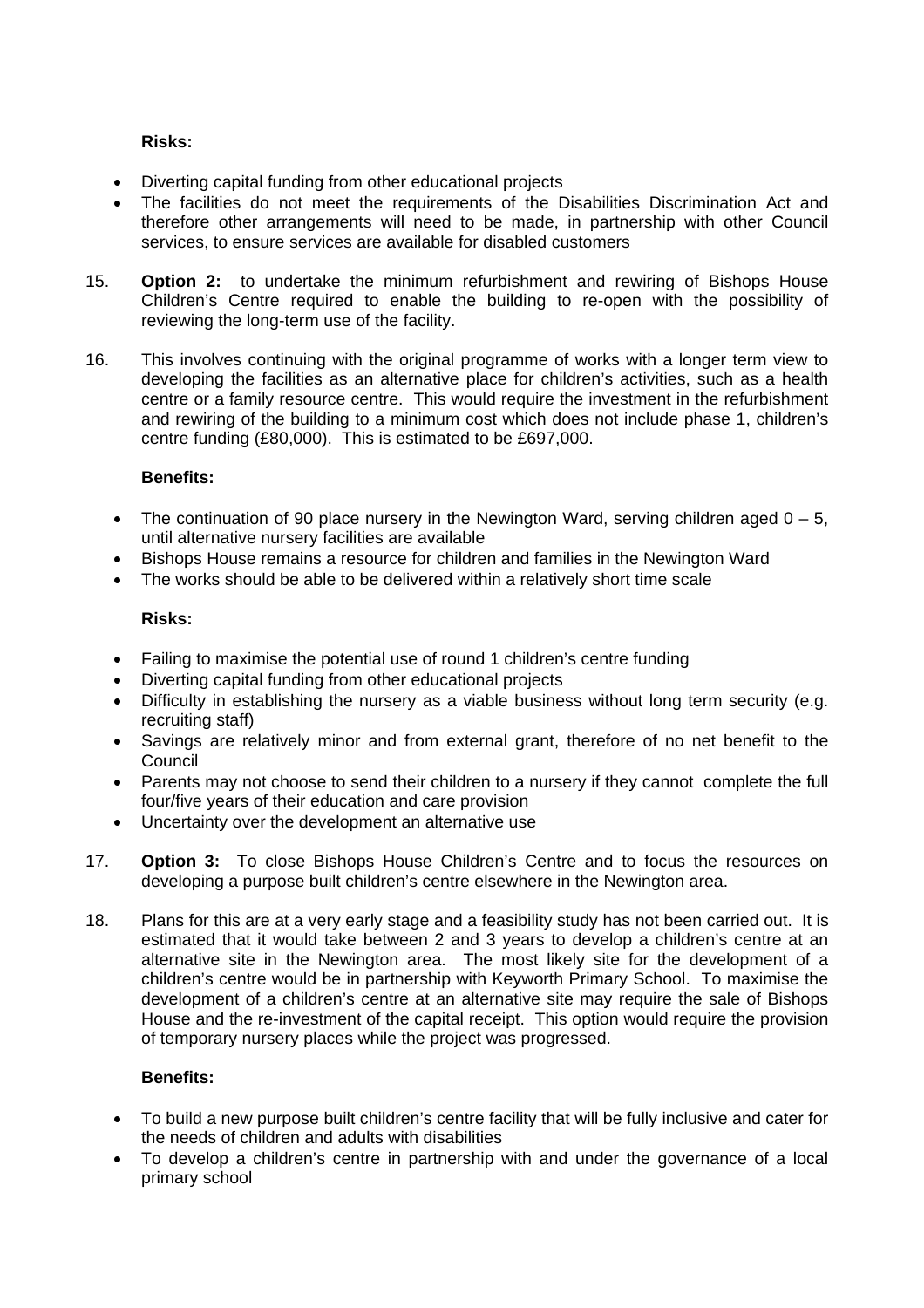## **Risks:**

- The loss of an existing, well-functioning service
- The costs, timescales and other uncertainties associated with extending services to provide a children's centre on a new site which have not been assessed
- Failing to maximise the potential use of round 1 children's centre funding
- The loss of childcare services whilst waiting for a new children's centre project to be developed in the Newington area
- The DfES may not approve the proposal if there is a delay in delivering the full Sure Start Children's Centre core offer
- 19. Option 2 above entails most of the additional costs of Option 1 but with reduced short-term benefits (in the loss of the planned Children's Centre) and some longer-term uncertainty over the development of an alternative use, including uncertainty over the availability of funds.
- 20. The real choice therefore seems to be between Options 1 and 3. Option 1 allows the continuation of a valued service, albeit at higher cost than previously anticipated, within the shortest possible timescale. Option 3 entails a significantly longer delay in restoring service levels, with much higher levels of risk around costs, timescales and other issues. On this basis, Option 1 is the recommended course.

#### **TIMETABLE**

21. If the Executive selects either option 1 or 2 above, the timetable for the re-opening of Bishops House is as follows:

| <b>ACTION</b>                                 | <b>DATE</b>       |  |
|-----------------------------------------------|-------------------|--|
| Negotiating contract                          | Oct/Nov 2005      |  |
| Storage of equipment and furnishings          | Nov 2005          |  |
| Contract timetable - 26 weeks (estimated time | June/July 2006    |  |
| for completion of works)                      |                   |  |
| <b>Recruitment of staff</b>                   | Feb to April 2006 |  |
| Estimated re-opening of facilities            | June/July 2006    |  |

#### **CONSULTATION**

- 22. Parents and carers were originally consulted on the temporary closure of Bishops House Children's Centre for the refurbishment and rewiring of the facility and were advised that their children would be temporarily relocated to alternative early years provision. In September 2005, parents and carers were advised that the refurbishment works had been delayed, pending a review of the children's centre programme by the Executive in October 2005. Given the urgency of the issue, the timetable for consideration of the future of Bishops House has since been advanced.
- 23. A number of parents and carers who are past and present users of Bishops House Children's Centre have expressed a view that they wish childcare services to continue at this facility.
- 24. The Executive may wish to recommend that the Director of Children's Services undertakes further consultation with parents, carers and staff and partnership agencies on the future delivery of children's centre activities and the potential for a relationship between Bishops House and the local primary school in the Newington Ward.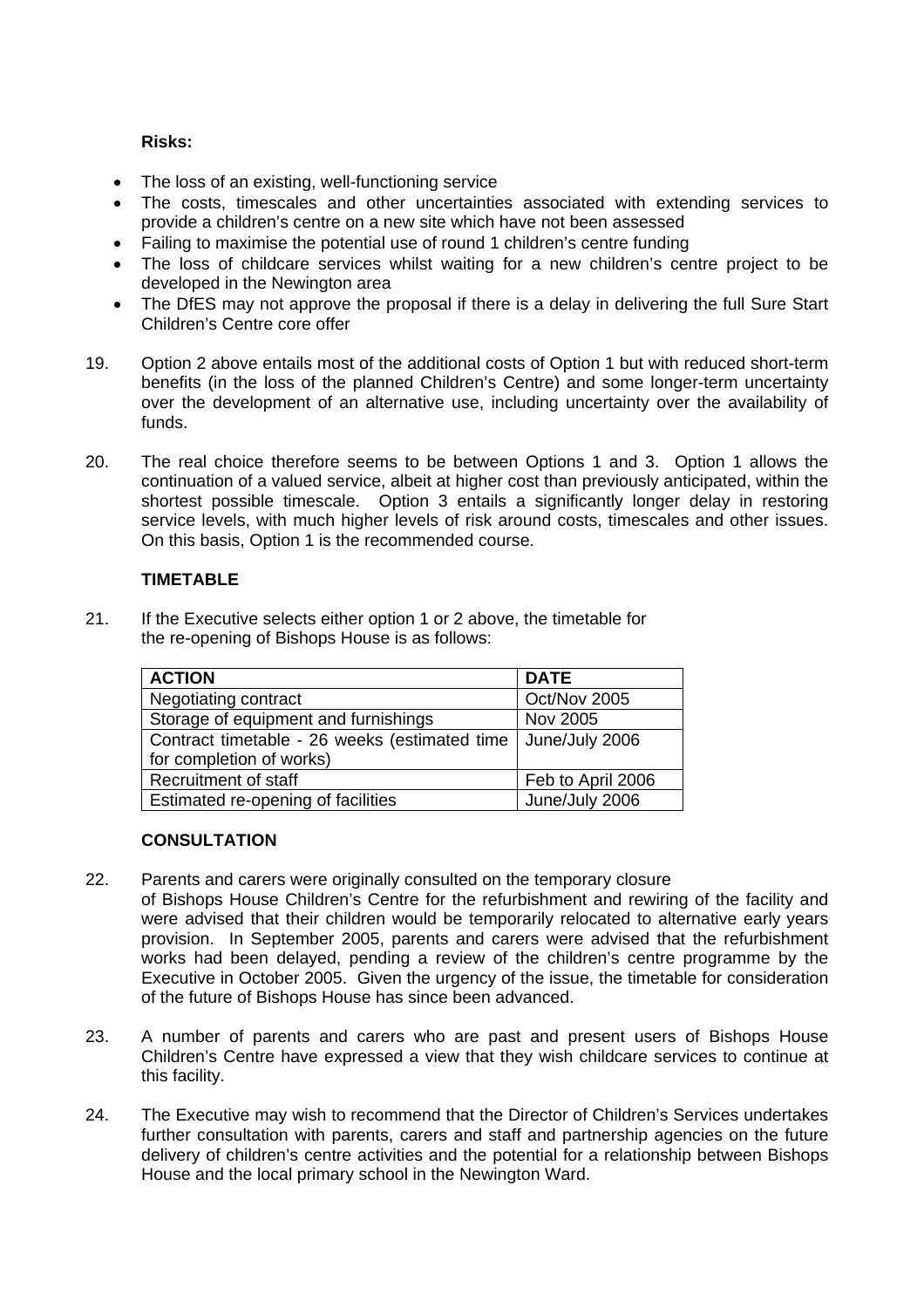# **EFFECT OF PROPOSED CHANGES ON THOSE AFFECTED**

- 25. If the Executive chooses option 1 or 2, staff that are currently redeployed to other Early Years facilities will return to re-open Bishops House Children's Centre. A number of the children that are currently relocated currently relocated at alternative facilities will reach primary school age in January 2006, and will transfer to their chosen primary school. The younger children will be offered first choice to return to Bishops House to maintain continuity with key members of staff.
- 26. If the Executive chooses option 3, the closure of Bishops House, all staff will be offered new positions within the Early Years service. The children will be integrated into alternative early years provision. New parents and carers seeking childcare provision would be guided towards alternative early years provision and eventually, the new children's centre within the Newington area.
- 27. There are a number of organisations that work in partnership with Bishops House to deliver children's centre activities. During the temporary closure period, arrangements have been made to carry on their activities at alternative sites within the Newington area. Children's centre activities such as health, developing child-minding networks, speech and language services, would continue to be organised even if Bishops House is closed.

#### **RESOURCE IMPLICATION**

- 28. If the Executive selects option 1, the cost of refurbishing and rewiring Bishops House is £777.076; appendix 3 sets out a detailed analysis of the cost. It should be noted that there is a 10% contingency included in the estimated cost, as allowance has been made for any additional works that may be required whilst refurbishing the building. This is a relatively high amount as the building is listed and any additional works that may be required will need to be in harmony with the architecture of the building.
- 29. The funding package for the refurbishment and rewiring programme is as follows:

| Children's Centre Programme (phase 1 Sure $E$ 80,000 |          |
|------------------------------------------------------|----------|
| Start funding)                                       |          |
| DfES Grant 614                                       | £146,375 |
| DfES Grant 316                                       | £103,000 |
| LBS Capital – match funding Grant 614                | £ 24,375 |
| LBS Capital - rewiring                               | £129,500 |
| LBS Capital - Education Programme                    | £293,826 |
| <b>TOTAL</b>                                         | £777,076 |

- 30. If the Executive selects option 2, the cost of refurbishing and rewiring will be £697,000.00. The cost of the project will be reduced by £80,000 and will exclude the refurbishment of the reception area. However, this is funding that has been allocated from the phase 1, children's centre capital allocation. If the Executive decides not to commit Bishops House to becoming a children's centre for the next ten years, this funding would not be available for other uses.
- 31. If the Executive selects option 3, Bishops House could be disposed of and the capital receipt would be available to the Council for re-investment in alternative projects.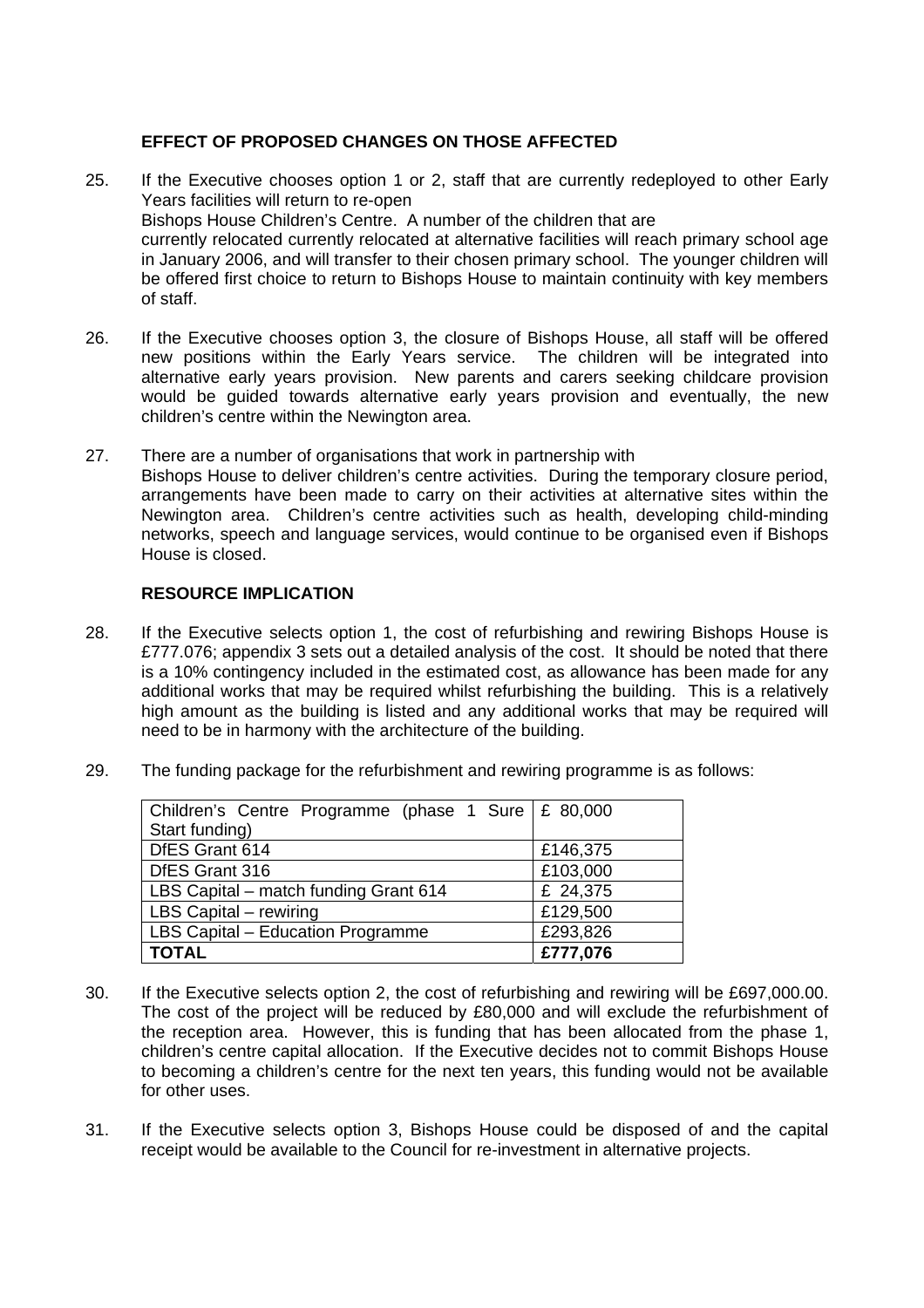# **CONCURRENTS**

#### **Financial Implications**

32. Capital funds will be made available to the value of £777,076 from within the existing Education Programme in order to complete essential refurbishment works for Bishops House. Given the requirements of the Service, there is no alternative to this approach although the future of this and all other Council buildings will continue to be subject to review in line with wider accommodation strategy.  $\Box$ 

#### **Borough Solicitor**

33. Legal concurrent to follow.

#### **REASON FOR LATENESS**

34. Bishops House Children's Centre has been closed on a temporary basis in order to undertake the refurbishment and rewiring programme. When the pre-tender estimates were calculated, following consultation with English Heritage, and tenders received, the estimated cost was higher than expected. The decision on whether to proceed with the programme has therefore been brought forward, in order to resolve the future of Bishops House and the continuation of the service provision.

# **REASONS FOR URGENCY**

- 35. This item is on the published Forward Plan for October. However, the decision has been brought forward.
- 36. As soon as the Executive has decided on the future of Bishops House Children's Centre, this will either allow the planned works to proceed as soon as possible and with minimum disruption, leading to the re-opening the facility, or will enable officers to plan long term for the redeployment of staff and children.

| <b>Background</b><br><b>Papers</b> | <b>Held At</b>   | <b>Contact</b>                |
|------------------------------------|------------------|-------------------------------|
| <b>Early Years Services</b>        | John Smith House | David Wallis<br>020 7525 5156 |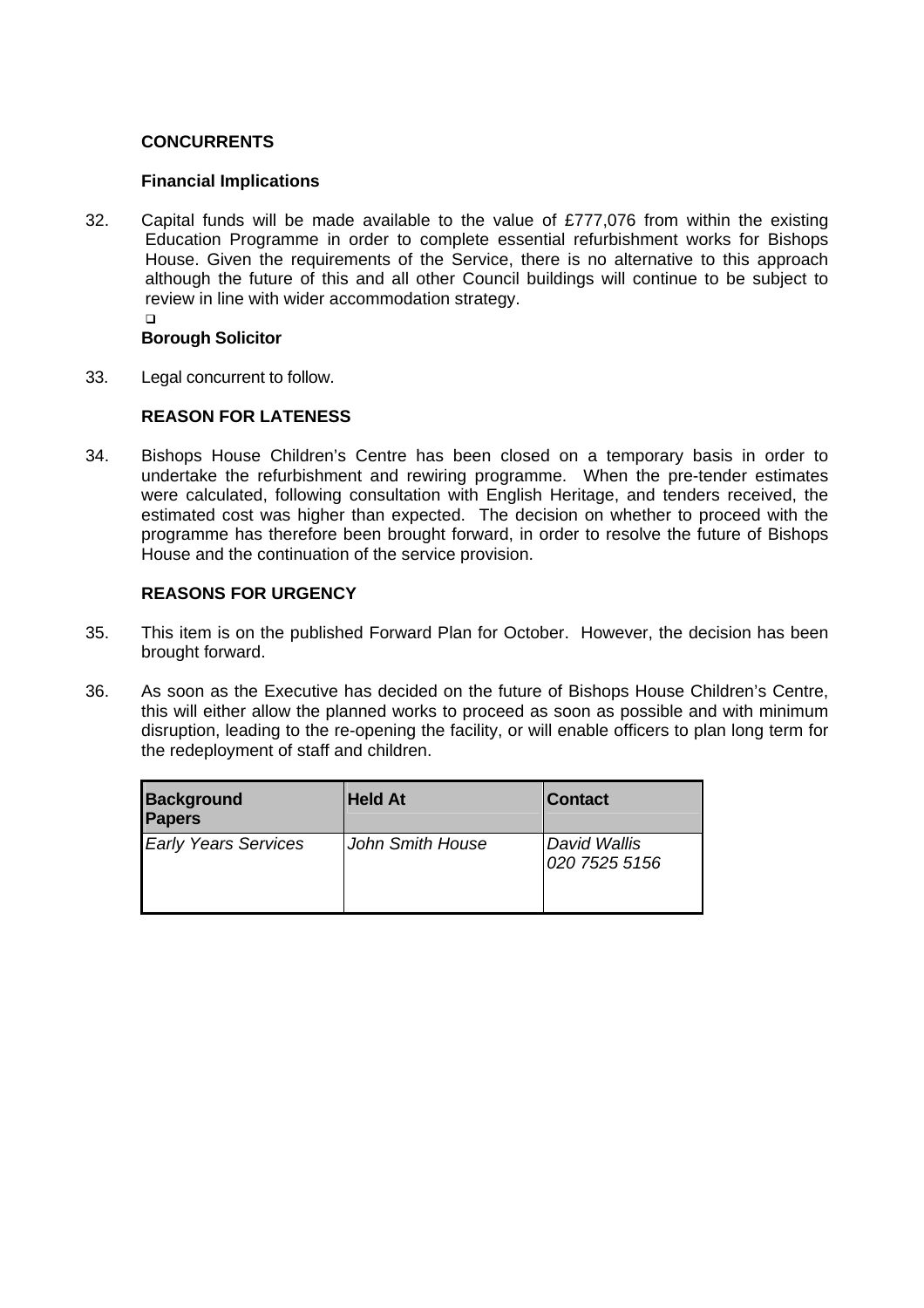#### **APPENDIX 1**

# **Audit Trail**

| Lead<br><b>Officer</b>                             | Romi Bowen, Director of Children's Services |     |                          |  |  |
|----------------------------------------------------|---------------------------------------------|-----|--------------------------|--|--|
| <b>Report</b>                                      | David Wallis- Head of Early Years           |     |                          |  |  |
| <b>Author</b>                                      |                                             |     |                          |  |  |
| <b>Version</b>                                     | <b>Final Version</b>                        |     |                          |  |  |
| <b>Dated</b>                                       | 23 September 2005                           |     |                          |  |  |
| <b>Key</b>                                         | Yes                                         |     |                          |  |  |
| <b>Decision</b>                                    |                                             |     |                          |  |  |
| CONSULTATION WITH OTHER OFFICERS / DIRECTORATES /  |                                             |     |                          |  |  |
| <b>EXECUTIVE MEMBER</b>                            |                                             |     |                          |  |  |
| <b>Officer Title</b><br><b>Comments Sought</b>     |                                             |     | <b>Comments included</b> |  |  |
| Borough Solicitor & Secretary                      |                                             | Yes | No.                      |  |  |
| <b>Chief Finance Officer</b>                       |                                             | Yes | Yes                      |  |  |
| <b>Head of Procurement</b>                         |                                             | No. | No                       |  |  |
|                                                    |                                             |     |                          |  |  |
|                                                    |                                             |     |                          |  |  |
| Date final report sent to Constitutional Education |                                             |     | 23 September<br>2005     |  |  |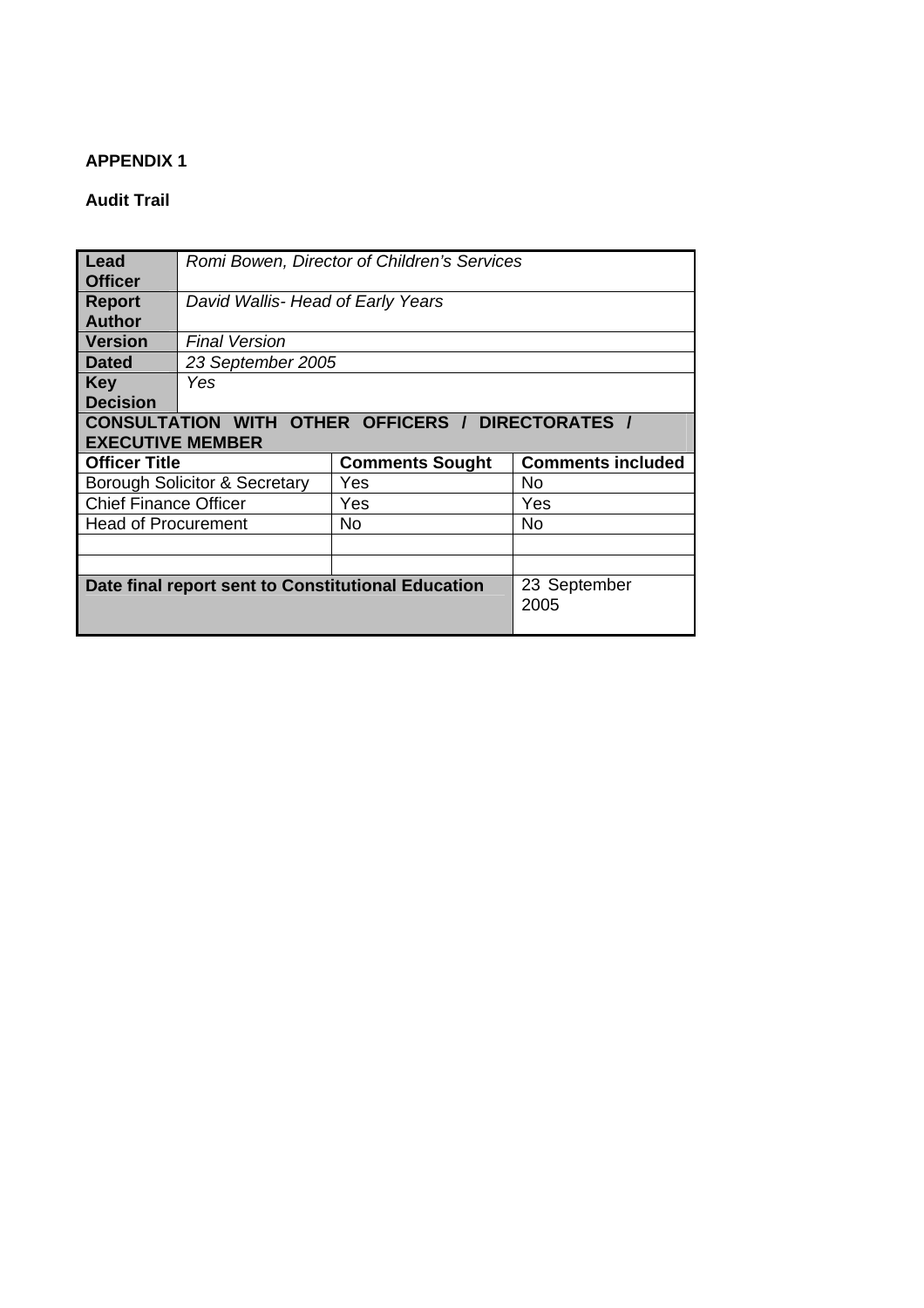# **Appendix 2: Sure Start Children's Centres Core Offer**

*All Children's Centres must offer access to the following core services:* 

# **Early education integrated with day care:**

- Early education integrated with day care for babies and children until they reach school age
- Day care suitable for working parents minimum of 5 days/week, 48 weeks/year, 10 hours/day
- Nursery places will be open to all, not just families in the immediate area, to provide the best educational outcomes for all children (admission and fee policies will be determined locally)
- Support for childminders, who may also offer linked care
- Early identification of children with special needs and disabilities with inclusive services and support for their families

# **Family support and parental outreach:**

- Visits to all children in the catchment area within two months of birth
- Access to specialist services
- Parenting support and information as well as specific support for families in need and 'hard to reach' families
- Providing information and advice on parenting skills at significant transition points for the family (e.g. pre birth, early days, settling into childcare)
- Increasing parents' understanding of their child's development
- Increasing the involvement of fathers

# **Child and family health services:**

- Ante-natal advice and support for parents
- Information and guidance on breast feeding, hygiene, nutrition and safety
- Identification, support and care for those suffering from maternal depression
- Speech and language and other specialist support
- Smoking cessation interventions

# **Links with schools and Children's Information Services (CIS):**

- Links to local schools, extended schools and out of school activities (holiday play schemes, before/after school play & learning)
- Information to parents/carers about CIS

# **Links with Jobcentre Plus:**

- Linking in with local arrangements (e.g. via the local authority's service level agreement) for collaboration with Jobcentre Plus Childcare Partnership managers
- Encouragement and support for parents and carers who wish to consider training and employment

#### **Children's Centres may well offer a range of other services, including:**

- Effective links with further and higher education institutions, and local training providers
- Training for parents and carers, including English as an Additional Language where relevant, Basic Skills, or parenting classes
- Specialist services for children with disabilities
- Benefits advice, including maternity benefits
- Childcare and other services for older children
- Toy library